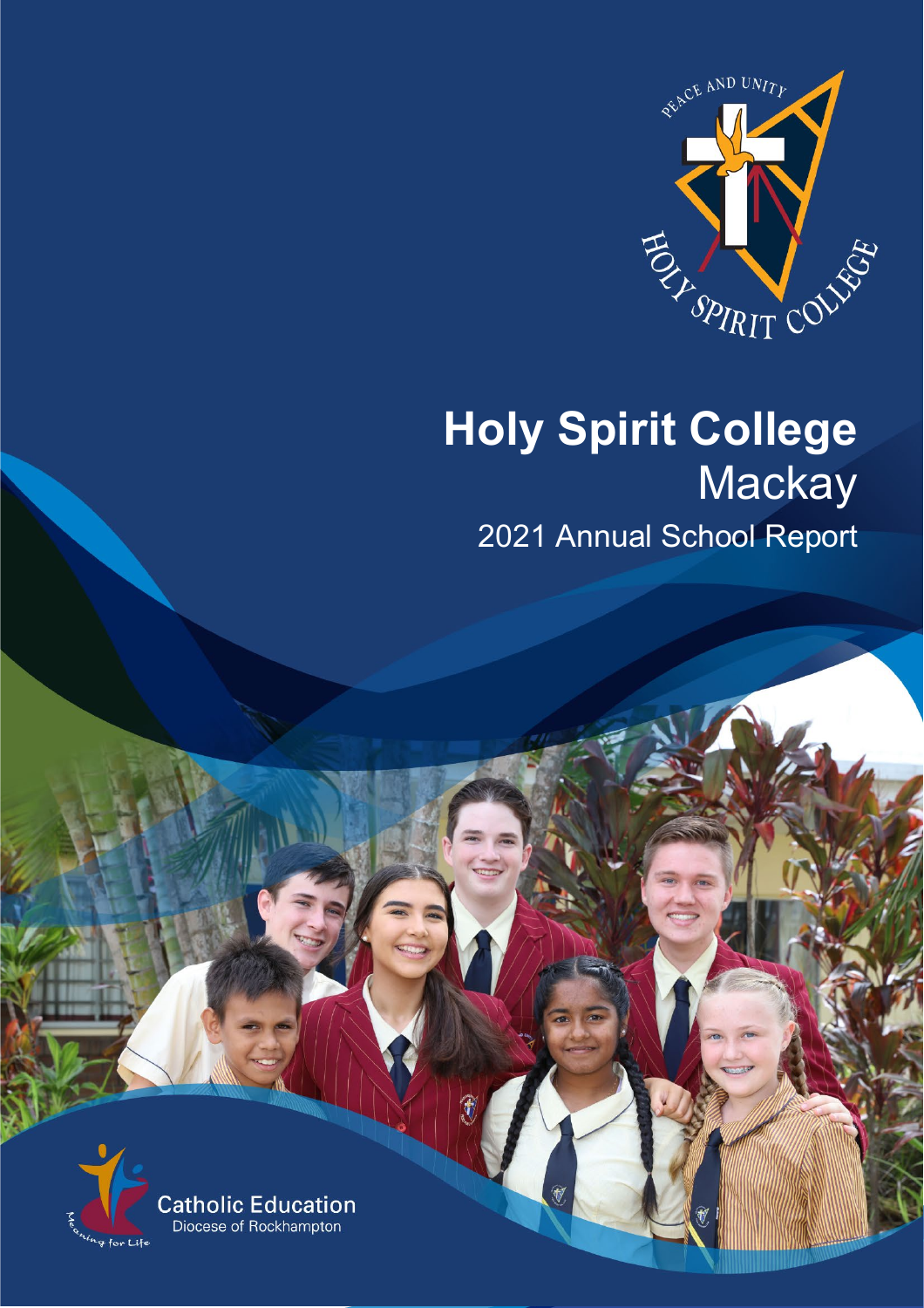# **Holy Spirit College, Mackay**

Catholic Education Diocese of Rockhampton

# **Principal**

Mrs Alison Wales

## **Address**

PO Box 8070 35 – 49 Baxter Drive Mt Pleasant Qld 4740

## **Total enrolments**

1033

## **Year levels offered**

7 - 12

# **Type of School:**

Co-educational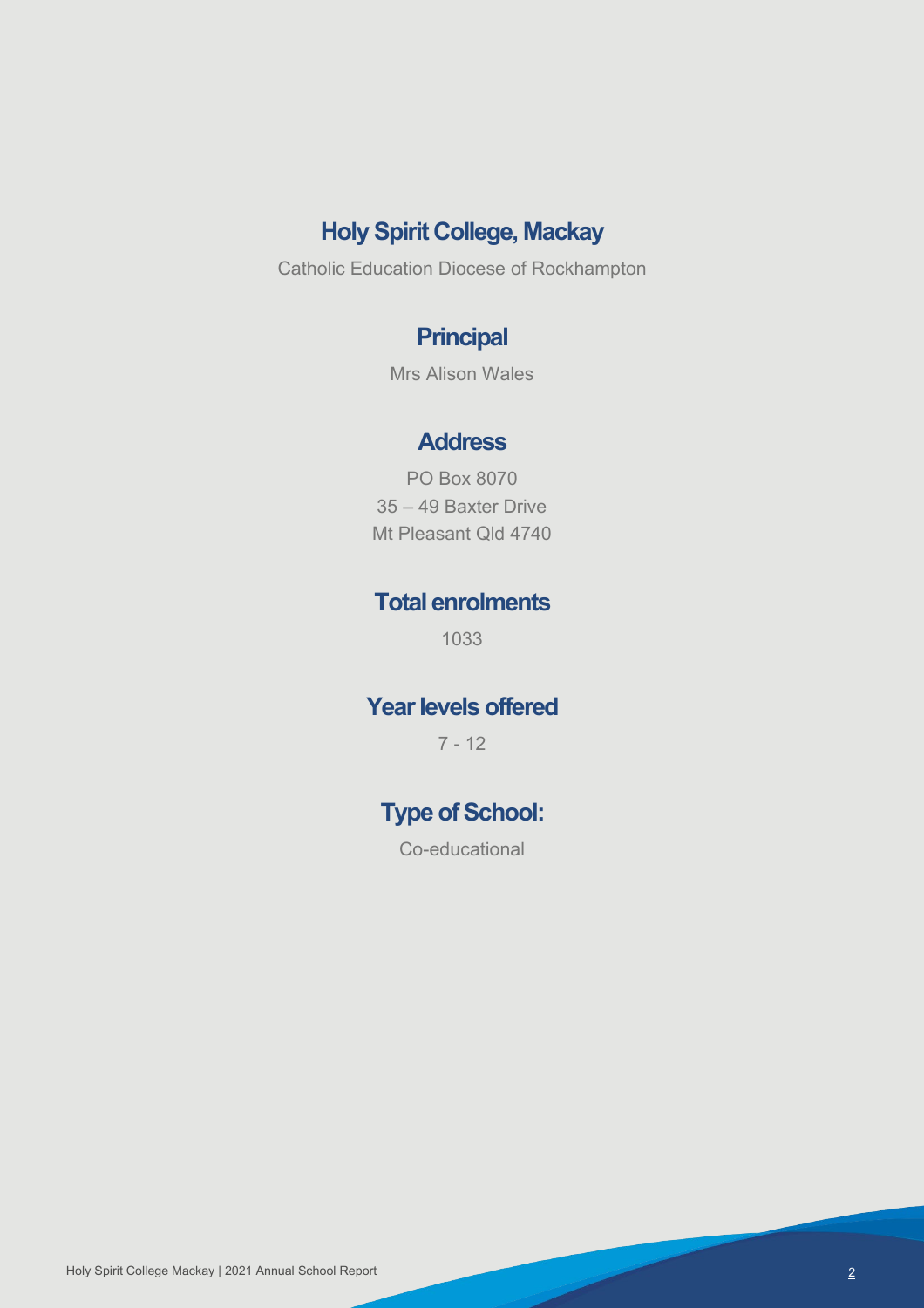## **School Overview**

Holy Spirit College (Years 7 -12) offers an innovative Middle School curriculum and a comprehensive Senior School program catering for both academic and vocational pathways. HSC's strong Catholic ethos and tradition emphasizes connectedness and continuity in curriculum through goal-focussed learning. With a focus upon our resiliencepromoting school culture, HSC provides an environment for students which is characterized by warmth and positive interest, and by supportive adult-student interactions. At HSC we seek to work with parents to assist students to set clear goals, plan strategies to achieve the results they want, and to understand that effort is an essential ingredient to achieving dreams. HSC boasts strong pastoral structures to support students to realize these ideals, together with a comprehensive program of camps and retreat experiences. Quite deliberately, our Year 7 transition program introduces students to the full breadth of learning areas, enriched by the secondary school experience of access to specialist teachers and facilities. Then, our Year 8 Program is focussed upon supporting students to identify their interests and abilities as they take their first steps in choosing electives. In Year 8, students have the opportunity to undertake and accept more self-responsibility across the College community. In Year 9, students - as leaders in the Junior College - make more focussed subject choices which begin to reflect their evolving and emerging future aspirations for a life-direction beyond their schooling years. Our Year 10 Transition to Senior Program, recognized as a lighthouse program, is focussed upon student-responsive curriculum. Then Years 11 and 12 enjoy a wide range of subject options across a broad set of academic subjects and vocational education and training options.

More information on our school can be accessed from myschool.edu.au

## **Curriculum Offerings**

#### **Distinctive Curriculum Offerings**

Holy Spirit College's (HSC) strong Catholic ethos and tradition emphasises

- (i) CONNECTEDNESS and
- (ii) CONTINUITY in curriculum intertwined with<br>(iii) GOAL-FOCUSSED Learning.
- GOAL-FOCUSSED Learning.

Students transition into secondary schooling from Year 7 and experience a very broad curriculum. In Year 8, then, Students begin to refine their interests in relation to their abilities so that in Year 9 they can begin to make limited decisions in preparation for our Year 10 'Pathways into Senior' Program, as they prepare for Years 11 and 12. The new QCE Senior System is progressing well and our second cohort graduated in 2021.

HSC has a strong and proud tradition of academic excellence. HSC offers a comprehensive and academically challenging curriculum designed to cater for the learning needs of each student. The College continued to implement the Art and Science of Teaching as its pedagogical framework to support classroom practice.

#### **Extra Curricula Activities**

At HSC we actively encourage our students to participate in Extra Curricular activities. HSC's extensive Extra Curricular program provides our students with an abundance of opportunities to extend their learning beyond the classroom.

**Sport:** HSC Sport is multi-dimensional in its approach to physical activity. Although success and winning are important and celebrated, we aim to develop a sense of fair play, participation and healthy rivalry by offering students a range of sports and activities in which to become involved. At HSC, opportunities exist for individuals and groups to excel in their chosen sport(s). The range include (but is not limited to): Netball, Rugby League, Rugby Union, Running Club, Hockey, AFL, Basketball, Soccer, and Cricket.

**The Arts:** There are also a range of groups that seek outstanding mastery across The Arts and exist to support interested and motivated students to strive for excellence in various forms of cultural activities. Opportunities with Cultural groups include Band, Choir, Dance Troupe, Drama Group, Drum Corps, Music Ministry, Woodwind Ensemble, Art Officials, Photography Club, Opti-MINDS and various Public Speaking and Debating competitions.

**Community Service:** At HSC there are groups that seek to make an outstanding contribution to society through various forms of Community Service. Active groups include JAG (Justice Action Group), the Christian Leadership Committee (IMPACT) which inspire, motivate, promote Christian Teachings, the Environment Group and Z Club. Examples of other activities include raising funds for Project Compassion (Caritas), assisting St Vincent de Paul with their Winter and Christmas appeals, writing letters to the residents of St Francis of Assisi Aged Care Home, raising awareness of social justice issues like Sweatshop labour, assisting with the packing of Birth Kits to send overseas and putting into practice Pope Francis Encyclical, Laudato Si by caring for our College environment.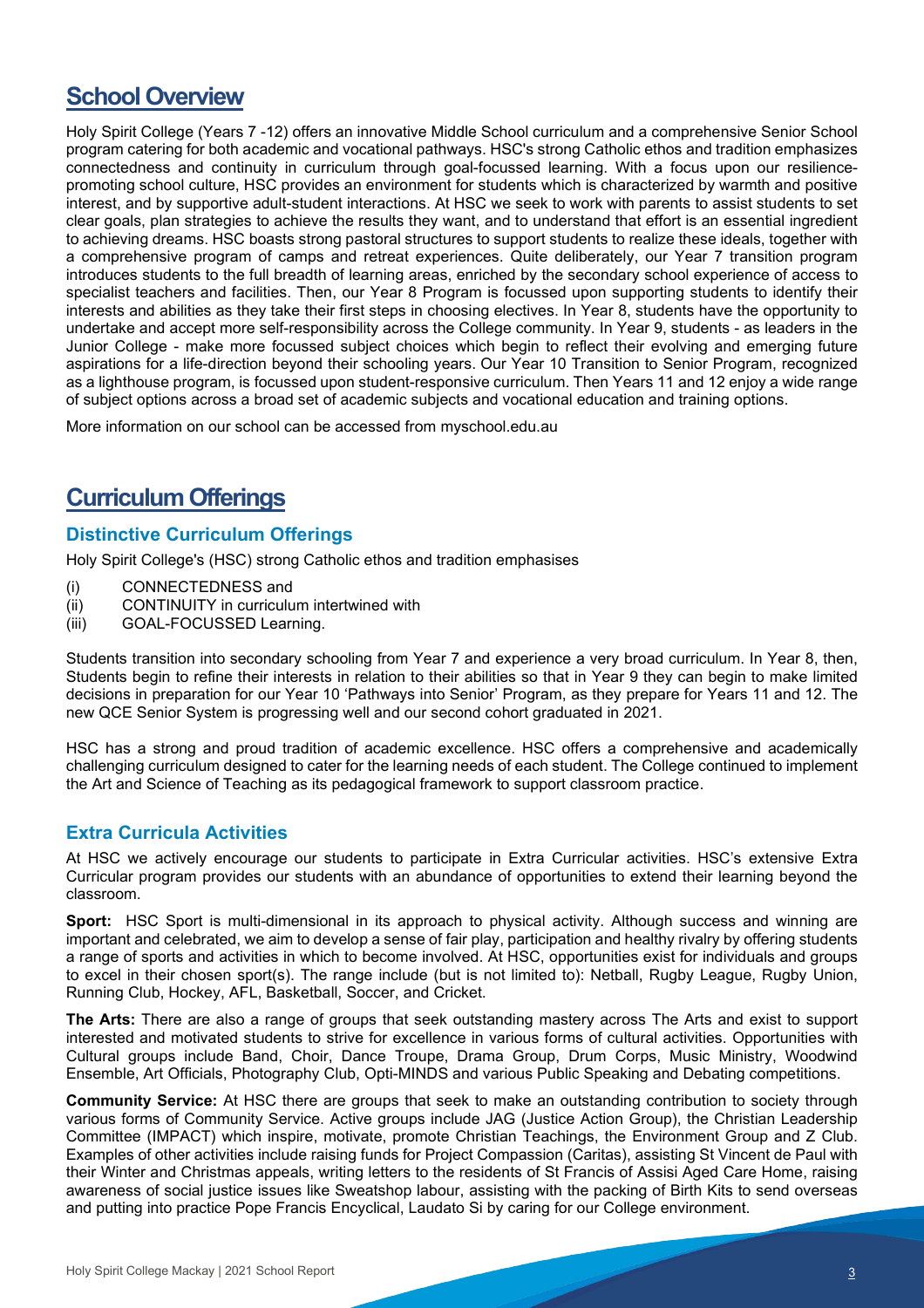**Leadership:** At HSC, there are many formal and informal options for students to engage in personal growth via opportunities to provide leadership to fellow students. Involvement in the Student Representative Council (SRC) provides many opportunities for students to provide leadership to the College and broader communities. Other leadership opportunities include involvement in College Assemblies, Cultural Committees, Sporting Teams, and House Leadership.

#### **How Information and Communication Technologies are used to assist learning**

At HSC, the integration of ICT across the curriculum provides opportunities for all students to develop their skills as 21st Century lifelong learners. Embedded in this understanding is the incorporation of the social and ethical impacts of using technologies whilst enabling students to develop knowledge, understanding and skills related to their areas of interest.

Online learning professional development of Google Suite ICTS at HSC continued this year. Google Classroom and other Google suite applications created and supported the additional learning opportunities and skill development in ICTs of students and teaching staff. Online excursions were developed when these opportunities were not available due to travel restrictions or regional access to resources. The use of Screencastify continued in personalised recorded teaching lessons for students as an additional support in teaching and learning. The use of diagnostic testing tools such as PAT Maths and PAT Vocabulary assisted in designing student-centred learning. In addition, Curriculum Departments utilised many software programs such as Education Perfect, BrainPOP, Digital Textbooks, Data Loggers, On-line simulations, OneNote, Kahoot, Reading Plus and Kids A-Z to support learning and student engagement with the curriculum.

TrackOne, a data analytical tool, was utilised by teachers to consider students holistically in their learning. This included, internal and external results, studentship, behaviour and attendance. Additionally, strategies used to extend and support students were recorded in Class Placemats. Reflection on student achievement and goals was then considered.

Our Specialist subject areas utilised programs to assist in learning such as Hiragana Script in Japanese classes. Performing Arts accessed software to act as recording studios and for editing and creation of composition and performances. ICTs were used to support students within classrooms. Voice-to-text programs and devices assisted and enhanced collaborative learning in classrooms to support differentiated learning.

Holy Spirit College recognises the significance of ICTs in the future lives of its students and the importance to have these skills as lifelong learners and contributors to the community.

## **Social Climate**

#### **Strategies to Promote a Positive Culture**

HSC has two primary goals. First, to provide a quality education for our students. Second, to achieve a sense of positive community for our students and between staff and parents.

The introduction of Trauma Informed Education Practice has allowed staff to provide a learning environment that supports the wellbeing of all students, by understanding the individual needs and challenges of each student. By building positive relationships, we cater for the diverse needs of all learners.

With a resilience-promoting school culture, HSC provides an environment for students which is characterised by warmth and positive interest, and respectful adult-student interactions.

HSC provides a caring community in which individuals feel valued and a sense of belonging to the College. Students are encouraged to develop a love of lifelong learning, leadership skills and respect for themselves and others.

At HSC, we seek to work together to assist our young people to find a life course that integrates and utilises their best ideals and supports them to face life's challenges in productive ways.

Our HSC Religious Education program seeks to bring a meaningful connection between Gospel values and our shared humanity. We achieve this by creating a gentle and safe environment for students to discover and make sense of their place in the world, develop their relationships with others and their spiritual selves.

We boast strong pastoral structures (including counselling and support services) to support students throughout their secondary schooling.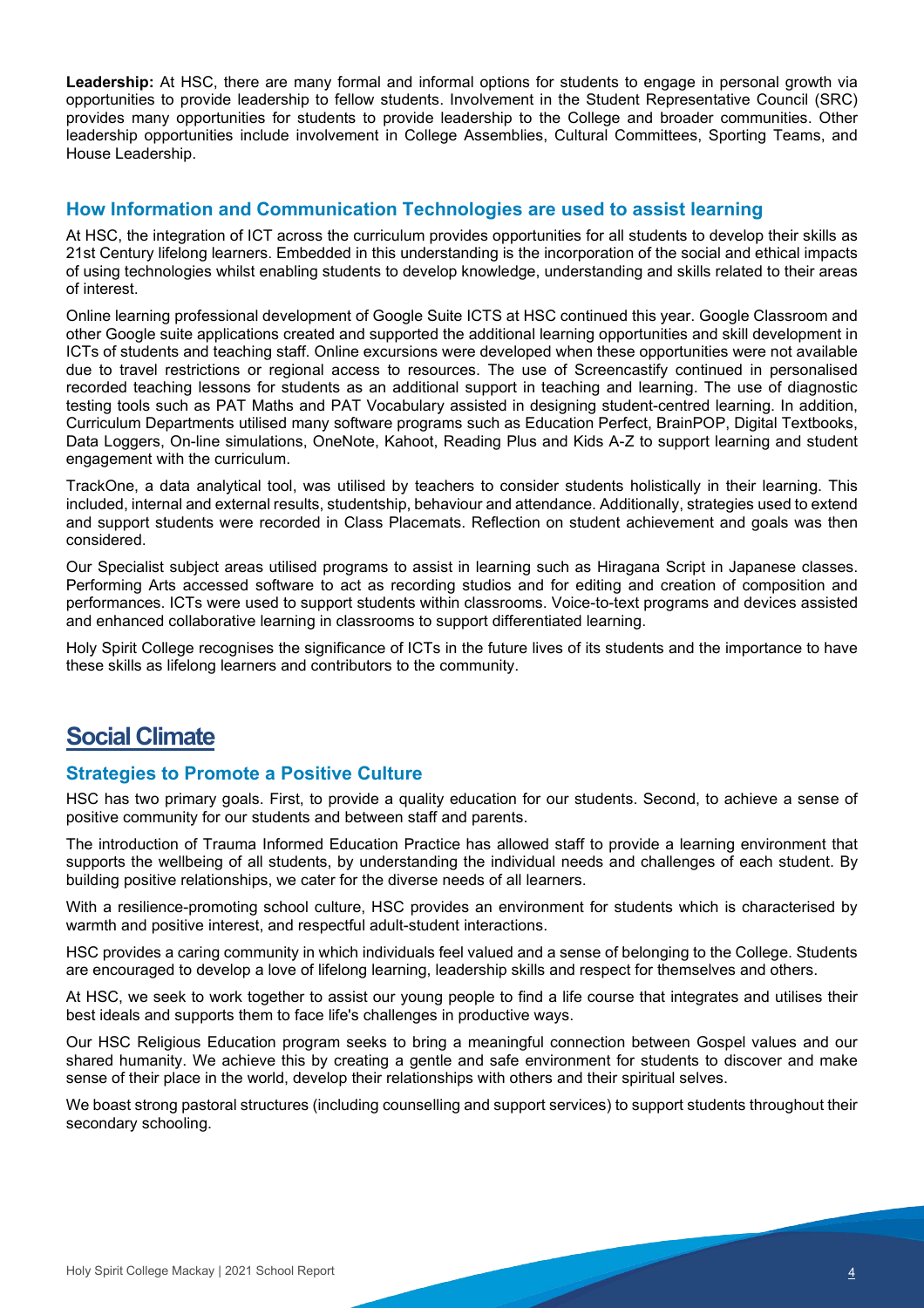#### **Cyber Safety and Anti-Bullying Strategies**

Our College has implemented Diocesan policies on Acceptable Use Agreements for students and staff for the use of the Holy Spirit College network, including computers, other ICT equipment, and the internet. Appropriate guidelines are in place to deal with the use of mobile phones and other electronic devices. The College regularly communicates to parents and the College Community about cyber safety issues and preventative measures via the College newsletter, email, and Facebook.

HSC continues to follow Diocesan policies on Student well-being and has established procedures concerning our students and their well-being/welfare such as the Responsible Thinking Process and Studentship Process. These programs are intended to educate students to think about their actions and what they want to achieve. Regular personal development programs are offered to the students across all year levels.

Our Anti-Bullying guidelines provide a proactive approach in offering a safe, caring, respectful and supportive teaching and learning environment for students and staff.

HSC actively involves staff, students and families in promoting positive behaviour to reduce bullying behaviour. All members of the College community are active participants in building a welcoming school culture that values diversity, and fosters positive, respectful relationships.

All Diocesan policies and school procedures are reviewed regularly by the College Board.

#### **Strategies for involving parents in their child's education**

HSC's emphasis upon CONNECTEDNESS for Students and CONTINUITY in Learning represents the foundation of a three-way PARTNERSHIP between Students, Staff and Parents.

We work with parents to assist students to set clear goals, plan strategies to achieve the results they want and understand that effort is an essential ingredient to achieving dreams.

We provide written reports to students and parents on three occasions across the academic year. In addition, two rounds of parent-teacher-student face-to-face interview opportunities are provided.

A comprehensive set of Parent and Student Information Nights is provided each academic year including 'Supporting Your Senior Student' and Pathways Through Senior @ HSC Subject Expo & Parent Information Evening.

As part of the transition process from Year 10 into Senior (Years 11 & 12) we provide individualised mentoring sessions involving Parent(s), Student and the Learning Pathways & Careers Program Leader. In addition, there are focused information sessions offered for parents and students to support the transition from Year 7 into Year 8, and then into Year 9, and into Year 10.

HSC also enjoys active parent support through our Parent & Friends Association and the College Board.

The Principal provides a report at each Board and Parents & Friends Association Meeting. An Annual Report is provided at the AGM. Parents and community members are welcome at our weekly Mass in the Chapel and several events, eg. Opening Mass, Graduation Day, Sporting carnivals and Cultural performances.

The staff at HSC work closely with our Parents/Carers to build and promote positive relationships.

Regular communication is maintained with Parents/Carers through our weekly newsletter, website, Facebook, HSC App and Parent Lounge. Our College uses email distribution lists to provide timely information to our Parents/Carers on a range of matters.

#### **Reducing the school's environmental footprint**

Regular monitoring and maintenance of the College air conditioners and regular cleaning of the filter systems enables the College to achieve cost savings in both operational costs and capital replacement costs. Installing dual flush systems to the toilet facilities, as well as turning the water off to these units during the school holidays, considerably reduces the College water usage. LED lighting is installed throughout the College and a solar panel installation is in the approval stage.

The Holy Spirit College Environment Group encourages the community to be aware of its waste and the impact it may have on future generations. The group's current focus is raising awareness of the damage to our environment caused by single-use plastics. Plastic containers are collected by the students and forwarded to the recycling plant. The College also recycles waste paper from throughout the College to assist in reducing our environmental footprint.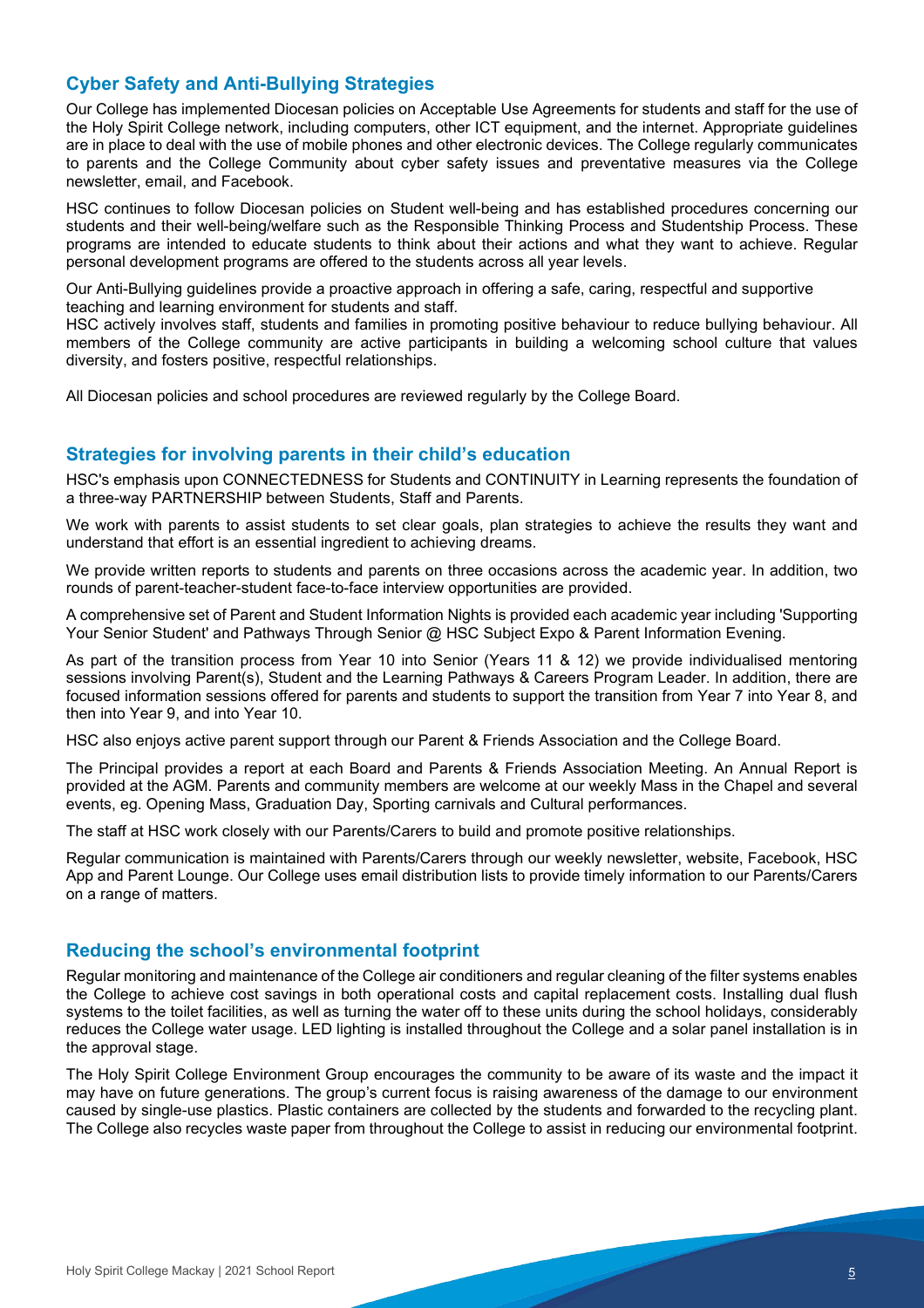## **Characteristics of the Student Body**

Our College welcomes a wide spectrum of students from diverse economic, social and cultural backgrounds across the 11 to 18 years age range. For example, a recent profile indicated that our Year 7 Students came from 27 different primary schools.

The school is a Catholic Co-educational Secondary College but students of all faiths attend HSC. The characteristics of the student body could be summarised as follows:

- Gender Middle School: 46% male, 54% female; Senior School 49.5% male, 50.5% female
- Our Students display high levels of respect to their Peers and Staff
- Students actively represent the College and are well regarded in the community

Students have a healthy understanding of social justice and are actively involved in supporting a number of community development projects in developing countries.

#### **Average student attendance rate (%)**

The average student attendance rate was 91.43%.

#### **Management of non-attendance**

In relation to Student Attendance, our obvious primary concern is the pastoral care and welfare of students ensuring they are safe and Parents/Carers are informed of absences. The College offers a 24 hour dedicated phone number for Parents/Carers to report Student absences. Parents/Carers of students who have been marked absent and have not notified the College, receive an SMS alerting them of their child's absence. If the College does not receive any notification, we send Parents/Carers an email requesting an explanation for their child's absence. If no response from the Parent/Carer, it is then followed up by a phone call. Our multi-layered pastoral structures (AP-Welfare, Counsellors, Pastoral Care Officer, Contact Teachers, and Year Level Deans) ensure that pastoral support and welfare remain our priority.

#### **Year 10 to 12 Apparent Retention Rate**

The completion of Year 12 is recognized as a significant factor in ensuring that our students are well placed to enjoy success in their future work and life. In 2021, the Year 10 to 12 apparent retention rate was 77%.

## **Staffing Information**

#### **Workforce Composition**

| <b>Workforce Composition</b> | <b>Teaching Staff</b> | Non-Teaching Staff | Indigenous Staff |
|------------------------------|-----------------------|--------------------|------------------|
| <b>Headcounts</b>            | 86.00                 | 73.00              | 2.00             |
| Full-time equivalents        | 82.54                 | 57.48              | 1.35             |

#### **Qualifications of all Teachers**

| Qualification - highest level of attainment | Percentage of staff with this Qualification |  |
|---------------------------------------------|---------------------------------------------|--|
| Doctoral / Post-doctoral                    |                                             |  |
| <b>Masters</b>                              | 5.88%                                       |  |
| <b>Bachelor Degree</b>                      | 90.59%                                      |  |
| Diploma                                     | 3.53%                                       |  |
| Certificate                                 |                                             |  |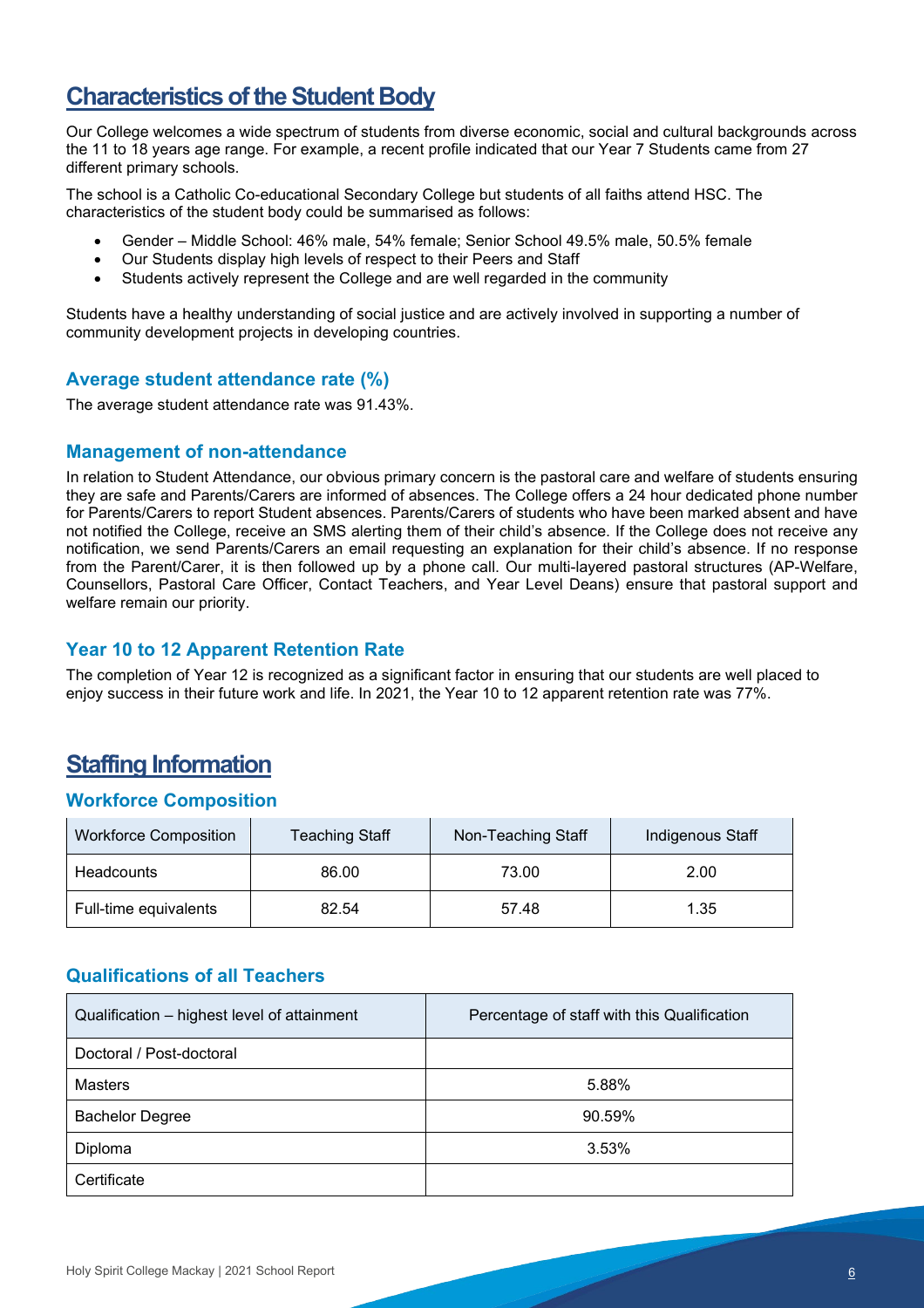#### **Major Professional Development Initiatives**

During 2021, HSC Staff focused their professional development on their strategic goals.

The Digital Learning Coordinator further developed the College's understanding of TrackOne (Studio learning Analytics) by providing data analysis training for all teachers.

Education Impact was introduced this year to create a school culture of ongoing improvement for teaching staff.

'Teachers Teaching Teachers' (TTT) – Professional Development was again provided to teaching staff on the Student Free Day in September. This initiative promotes an opportunity for teachers to share their teaching knowledge, expertise and talents with their colleagues. Following the introduction of TTT in 2020, this new initiative and opportunity for professional development has been well received by our teaching staff.

The percentage of teacher participation in professional development was 100%.

#### **Total funds expended on Professional Development**

The total of funds expended on teacher professional development was \$97,300.

#### **Average Staff Attendance and Retention**

The average staff attendance for the school year, based on unplanned absences of sick and emergency leave for periods of up to 5 days, was 92.35%.

Percentage of teaching staff retained from the previous school year was 85.17%.

## **School Income**

School income broken down by funding source is available via the My School website at www.myschool.edu.au. (The School information below is available on the My School web site).

| <b>Find a school</b>               |    |  |
|------------------------------------|----|--|
| Search by school name              |    |  |
|                                    | GO |  |
|                                    |    |  |
| Search by suburb, town or postcode |    |  |
| Sector <b>Government</b>           |    |  |
| Non-government                     |    |  |
| <b>SEARCH</b>                      |    |  |
|                                    |    |  |

## **National Assessment Program – Literacy and Numeracy Results**

Our reading, writing, spelling, grammar and punctuation, and numeracy results for Years 7 and 9 are available via the My School website at www.myschool.edu.au.

If you are unable to access this, please contact the school for a paper copy of our College's NAPLAN results.

## **Key Student Outcomes and Value Added**

Based on those students who received an ATAR and shared their results with Holy Spirit College, over 80% received an ATAR of 70 or above. Our top four students received ATARS of 98.5 and above. All students who received an ATAR and applied for a University course received an offer, with 96% receiving their first offer and these included Medicine, Engineering, Physiotherapy, Nursing, Education, Arts, Business, Justice, Commerce, Design, Communication, IT, Biotechnology, Planning, Criminology, Medical Imaging, Exercise and Sports, Forensics, Science, Social Work and Psychology.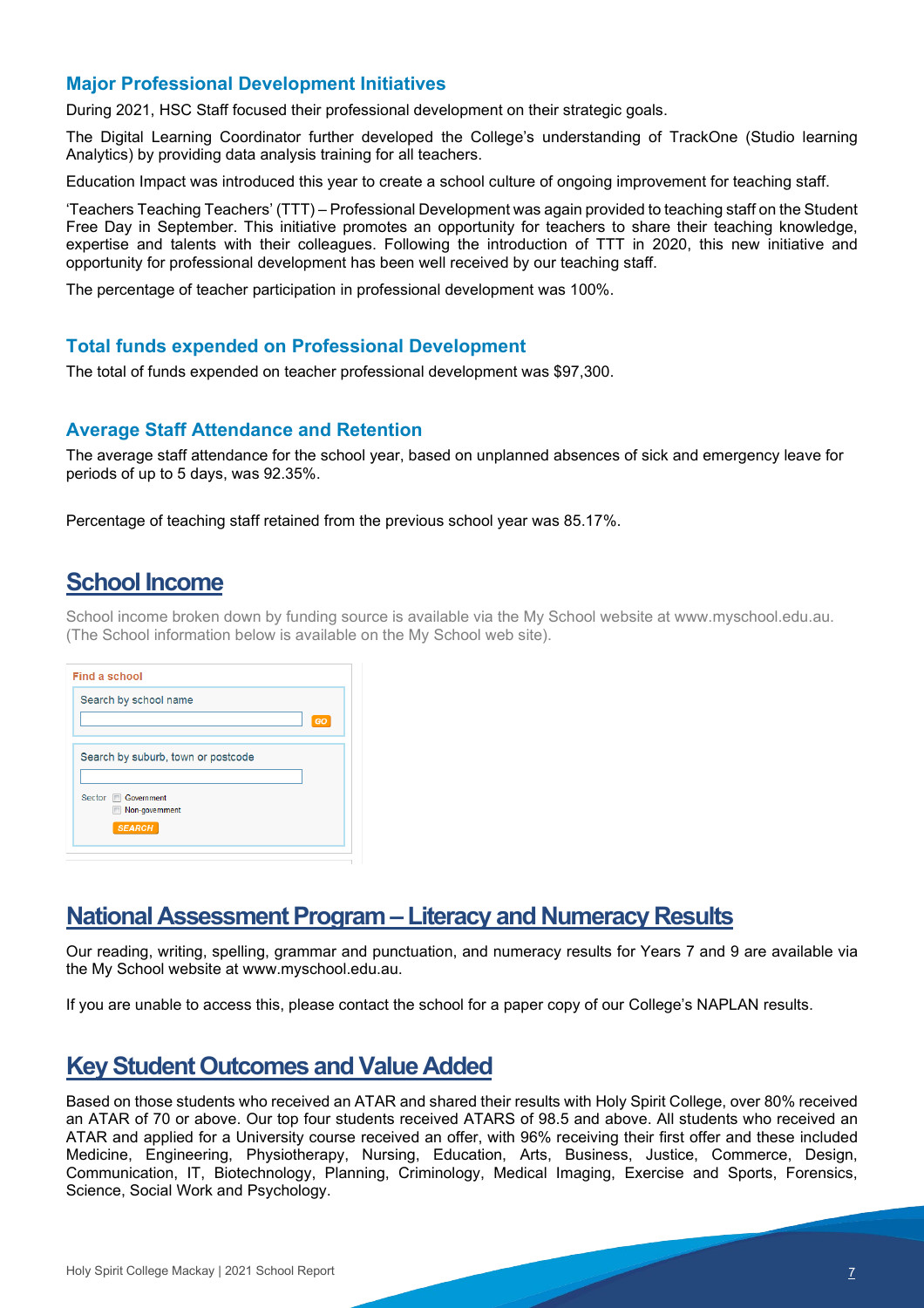Apprenticeships gained were Electricians, Plumbing, Boiler Making, Diesel Fitting, Carpentry and Child Care. 112 VET qualifications were awarded to Year 12 Students ranging from Certificate I to Certificate IV.

#### **Year 12 Outcomes**

| Outcomes for our Year 12 cohort of 2021                                                                                          | (Data are available to schools from the<br>QCAA and QTAC secure website using<br>your existing security code) |
|----------------------------------------------------------------------------------------------------------------------------------|---------------------------------------------------------------------------------------------------------------|
| Percentage of Year 12 students who received a Senior<br>Education Profile (SEP)                                                  | 107                                                                                                           |
| Percentage of Year 12 students awarded a Queensland<br>Certificate of Education (QCE)                                            | 97%                                                                                                           |
| Percentage of Year 12 students awarded a Queensland<br>Certificate of Individual Achievement (QCIA)                              | $1\%$                                                                                                         |
| Percentage of Year 12 students awarded a Vocational<br>Education and Training (VET) qualification                                | 54%                                                                                                           |
| Percentage of Year 12 students who undertook a<br>School-based apprenticeship or Traineeship (SAT)                               | 4%                                                                                                            |
| Percentage of Queensland Tertiary Admission Centre<br>(QTAC) applicants receiving their first preference for<br>university study | 96%                                                                                                           |

#### **Next Steps Survey**

**The report from the Queensland Government,** *Next Step 2022 Year 12 Completers Survey* **is available on our College website. This report details the post-school destinations of Year 12 completers from 2021. Annual survey reports are issued in November and will be uploaded to the College website as soon as they are available.**

### **Strategic Improvement: Progress and Next Steps**

#### **Strategic progress in 2021**

Catholic Identity & Ethos:

• To enhance student understanding of how to read/interpret the Bible with a recontextualised faith

Effective Teaching & Learning:

- To extend teacher implementation of data analysis using TrackOne
- To further develop the understanding and capacity of staff to differentiate learning and assessment to meet the diverse needs of students

Pastoral Support & Wellbeing:

• To implement Trauma-Informed Practice into Holy Spirit College's Pastoral Program

Leadership Partnerships & Resourcing:

• Respond to student feedback to improve teaching practice

#### **Strategic priorities for 2022**

Catholic Identity & Ethos:

• To enhance student understanding of prayer with a recontextualised faith

Effective Teaching & Learning:

- To improve the reading skills and abilities of all students across all areas of the Curriculum
- To improve the 6 dimensions of Deep Learning